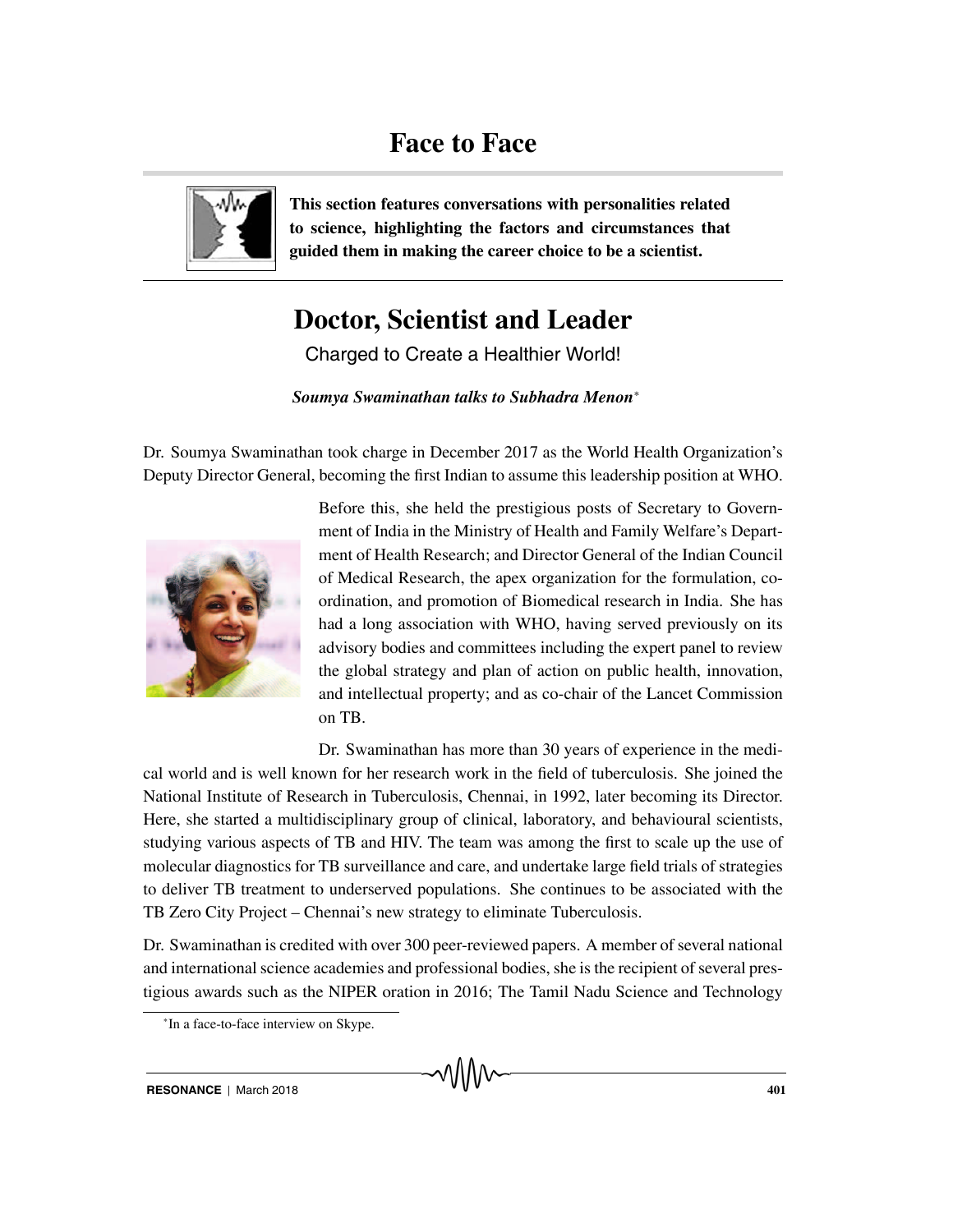Award in 2012; Lifetime Achievement Award, Indian Association of Applied Microbiologists in 2011; Kshanika Oration Award, ICMR in 2008, etc.

She gained M.B.B.S. from the Armed Forces Medical College, Pune; M.D. from the All India Institute of Medical Sciences, Delhi, along with a Diplomate of National Board from the National Board of examinations. Subsequently, she did a Post Doctoral Medical Fellowship in Paediatric Pulmonology at the Children's Hospital Los Angeles, Keck School of Medicine at the University of Southern California. She is the daughter of Prof. M S Swaminathan, considered the Father of Green Revolution and Mina Swaminathan, a leading name in preschool education. She is amongst the few women scientists featured in *Lilavati's Daughters*, a publication of the Indian Academy of Sciences, Bangalore.

**Subhadra Menon (SM):** Where is it that you see yourself today, as against where/when you began your professional career as a doctor because it has obviously been quite a journey. So, when you look back and think of the time when you got into the medical practice, and where you are today, what goes through your mind, Soumya?

**Soumya Swaminathan (SS):** I think it is a journey that has been rather unexpected. I did not predict that this is the route that my career would take when I started off. Of course, since I was very interested in research, I always wanted to combine my clinical work with research. But I saw myself doing a lot of clinical work, and I enjoyed that, being with patients (children). I had specialized in paediatrics, and I wanted to use my skills and continue to do clinical practice, as well as do research. But I realized that it was difficult to combine those two and do a good job of both of them in India. Which is how I ended up in ICMR, definitely more on the research side than on the clinical side.

Also the kind of diseases that I started working on, when I finished my MD in paediatrics, I did not think that I would be focusing on TB or HIV. But I realized that these were, particularly TB, such a big priority for India. There were not a lot of people in this field, and I found it very fascinating and interesting. There were so many unanswered questions, a field that was really open for research, not only in terms of childhood TB but also overall.

After my training in paediatrics and paediatric pulmonology, I ended up focusing on TB and then TB and HIV co-infection for most of my career which was unexpected – that wasn't something I had set out to do. Then of course, becoming head of the ICMR was again not something that I was thinking would happen in my career, because I was really focused on the technical aspects of research.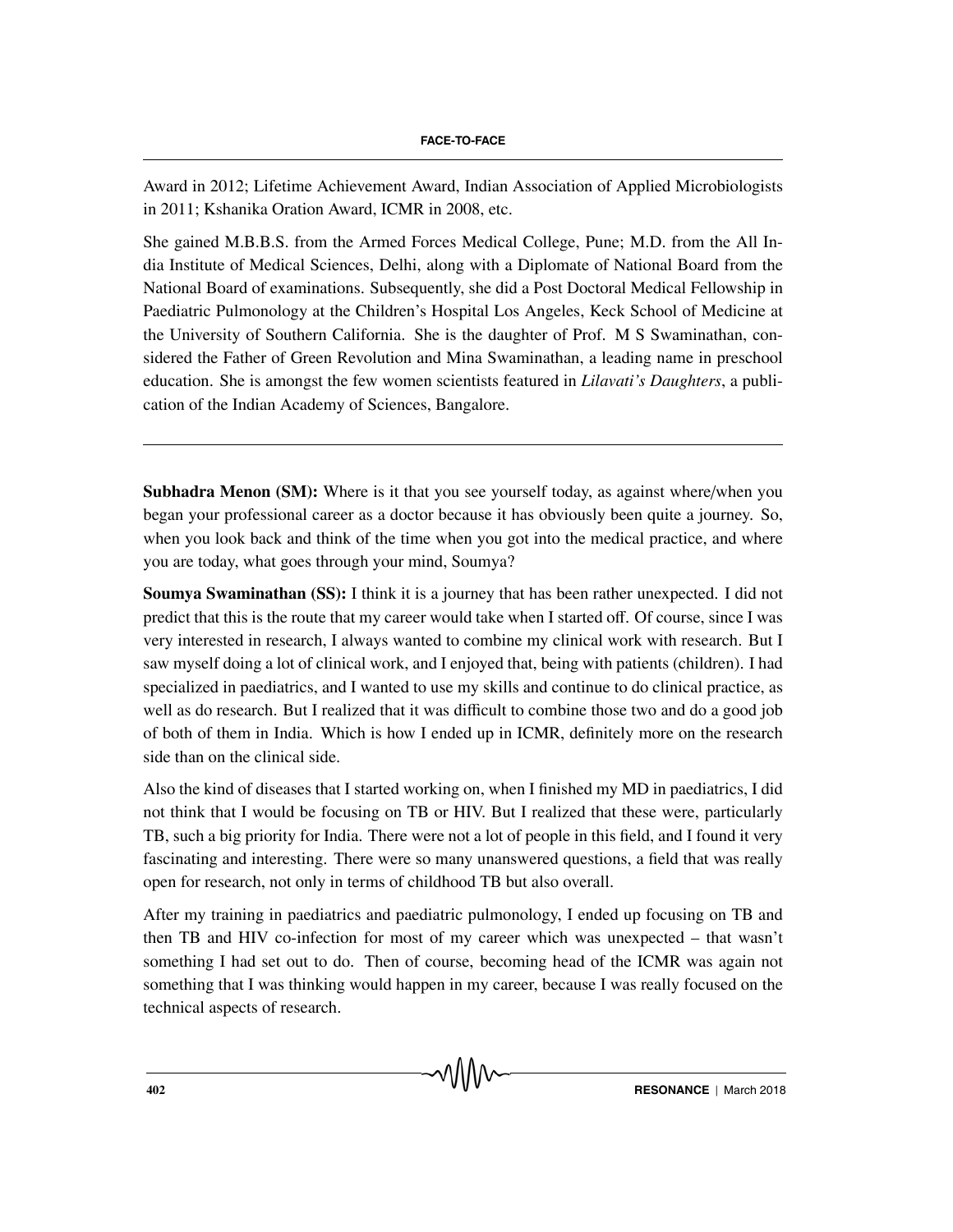So, where I find myself now is even more unexpected and unusual. While the position of ICMR head was a logical one from being a productive researcher, having been part of the ICMR system for many years, but certainly, coming to the WHO at this level was not part of my career plan at any point, or expected. So I must say, this is a very wonderful opportunity to contribute to health programmes at a global level where one can actually have quite a big impact.

**SM:** So, when you say unexpected, is it that you were constantly focused on what you thought needed to be done, and these things just came along? How did it pan out, for instance, how did WHO happen?

**SS:** Yes, you are exactly right. I was basically focused on what needed to be done at ICMR and in India, and I was not looking beyond that because there was so much to be done, and I felt that I needed to focus on that. So, this was when two things happened at the same time. Both the Director-General of WHO and the Indian Health Minister, reached out to me asking whether I would be interested in this position and it was something they had discussed. It was really quite a surprise for me. I was really focused on ICMR at that time – strengthening research infrastructure and capacity in Indian medical colleges, and really trying to move medical research to a much higher level. Getting this offer with a complete shift of focus was out of the blue, I should say.

**SM:** That's interesting! How much do you think this unexpectedness has made it even better, because obviously, otherwise, a lot of people spend so much time – for want of a better word – plotting their careers, isn't it? It must be very interesting and wonderful to get this kind of acknowledgement of your work, a lot of which has come quite organically?

**SS:** Yes, that's quite right. When you get something like this that you have not been lobbying for or trying for, then it is much nicer. It is in a way an affirmation of what you have already been able to achieve. It is a vote of confidence, from the government and also from the global health community. It was a wonderful feeling. Even though I thought about the offer very seriously, because my top priority was research in India, it wasn't something I automatically jumped at. The fact that both the Indian government and WHO wanted me to take up this position obviously was a big factor. I felt I could contribute because of the confidence they had in me.

**SM:** How do you view the fact that TB remains such a grave burden, particularly in countries like ours? With this huge body of work that you have done around TB, how do you feel about this?

**SS:** Well, I think it has taken a very, very long time and much hard work on the part of a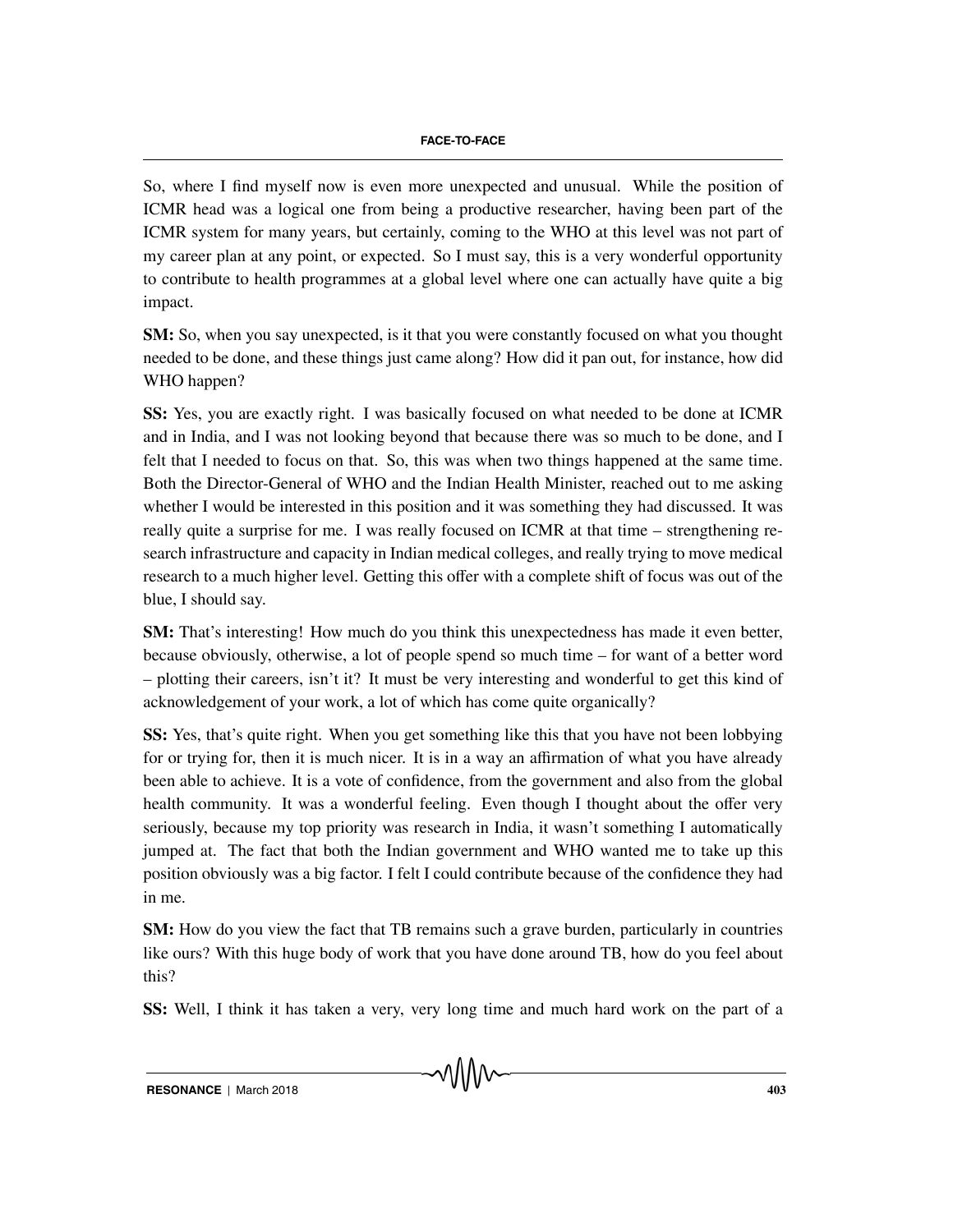lot of people to actually get to this point where not only the Indian government but a lot of governments around the world are focusing on TB. I agree that it has been a long, slow, and occasionally frustrating process, but I think today we have finally reached a point where we want to be. Of course, this is only the beginning, because once you have this kind of high-level political commitment, then you can begin serious work, and hope to get things done. Similar to what happened with HIV 20 years ago – when the government of India made a very concerted and prioritized action plan to contain HIV, and all that needed to be done was done, which is why we were successful. So, we are at that point today, when there is all around, some attention, some commitment, and a feeling that we have to get on with it, but now the real work will begin. So I see this as the beginning of the real journey on TB in terms of making a real dent on the epidemiology of the disease.

**SM:** What particularly does that mean for us in India in terms of moving it to the next level?

**SS:** So, I think we can use the analogy of HIV – there was an empowered body created, there was enough budget allocated, there was freedom, and the real empowerment of the National AIDS Control Organisation. They could freely work with civil society, they could have partnerships, there was substantial external funding, and program driven by data and evidence. So, a lot of things happened fairly fast. I think a similar movement needs to happen with TB now. I think the analogy of HIV is a good one, in terms of the path or the process that could be followed.

**SM:** What about children today, are things better for them in terms of TB?

**SS:** I wouldn't say so. I think, in terms of prevention, we are not doing enough. We are not screening all the children who are contacts of TB patients; we are not giving them prophylaxis; we are not diagnosing all the paediatric TB that is there in the community; we are not detecting all the Multidrug-Resistant (MDR) TB that is there among children; and we are not treating them adequately. So, I think our response to paediatric TB is still very far from where we want to be, and that will have to be part of this response; I think a much stronger push, especially with the prevention part is required. The prevention part can have a huge impact. So will the training healthcare workers and making sure that kids get diagnosed promptly, MDR gets detected promptly, and they are put on treatment promptly, and ensuring that the social support is there.

**SM:** Going back to the longer journey of your career, what or who has been your greatest support, and what has challenged you the most?

**SS:** The biggest support, I think, has been my family and my husband in particular. He has always supported my choices in terms of what I wanted to do, always. And in terms of shoul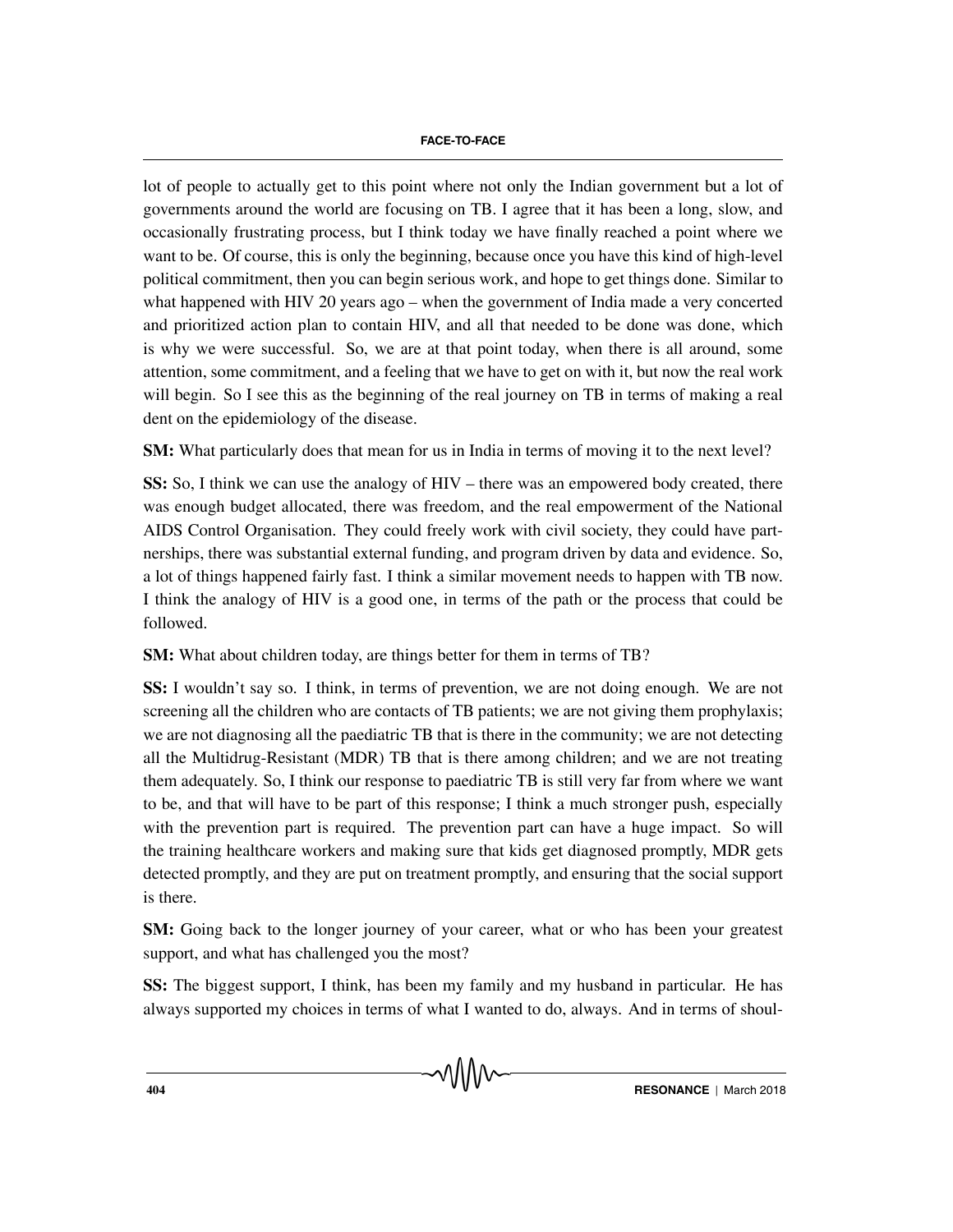dering responsibilities at home, we have always shouldered responsibilities equally.

In terms of challenges, I think, these have come from my colleagues and peers in the medical profession, where I have come across the most dogmatic people, who insisted on doing things in a particular way because that was the way they knew, or because of certain beliefs that they had, were very judgmental and unwilling to look at new ways of working. So my biggest challenge has been really convincing my own colleagues that there could be a different way of working. This was particularly true when it was to do with partnerships with the private sector or civil society, or with partners outside India. There was a lot of resistance. Early in my career, I was discouraged from working in the laboratory, from writing grants, from collaborating with scientists outside India, from traveling abroad to conferences – all because the culture of the institution was different.

So, yes, challenging times. I faced the same dogma with colleagues in the government hospitals in Chennai. I remember colleagues saying when treating HIV patients: "Why do you want to work so hard for these HIV patients, they are going to die." I remember one doctor asking me about a patient, "Is he your relative?" I said, "No, he is not a relative, he is a patient of mine and I am looking after him." So he said, "I don't know about you, but we want to live, so we are not really interested in working with these HIV-positive patients." This was a surgeon you know! We were trying to get a surgical procedure done. Of course, this was pre-Anti-Retroviral Treatment (ART), or just around the time ART drugs were about to come in. That was the stigma among the medical practitioners, and the kind of attitudes that we faced. I remember telling the neurologist, that a particular patient had cryptococcal meningitis, he needed to be treated, and he said, "Look, I have spent my entire life as a neurologist, but I have never seen a case of cryptococcal meningitis. I am not going to treat him." He refused to treat that patient. In those days, it was very common, most HIV+ patients used to die of cryptococcal meningitis because the CD-4 count would go down to 8 or 10. It was such a simple diagnosis, you do a CSF, and you could see the *Cryptococci*. Yet the neurologist said to me, "I have never seen a case so far, I will not treat this patient" – an example of an inflexible and dogmatic attitude that one in the medical profession should never have.

**SM:** Have you seen that change, Soumya, the dogma and the rigidity that we see in a lot of our systems, not just the medical system. In the years of your work, till ICMR, have you seen that dogma change?

**SS:** There is a change, but it is very slow. I hope that with the next generation, it will change more. Unfortunately, what happens is that people get indoctrinated into this way of thinking. By the time you become a Director, you have the same approach. When I was the DG at ICMR, I used to get a lot of such feedback from scientists in different institutes, saying that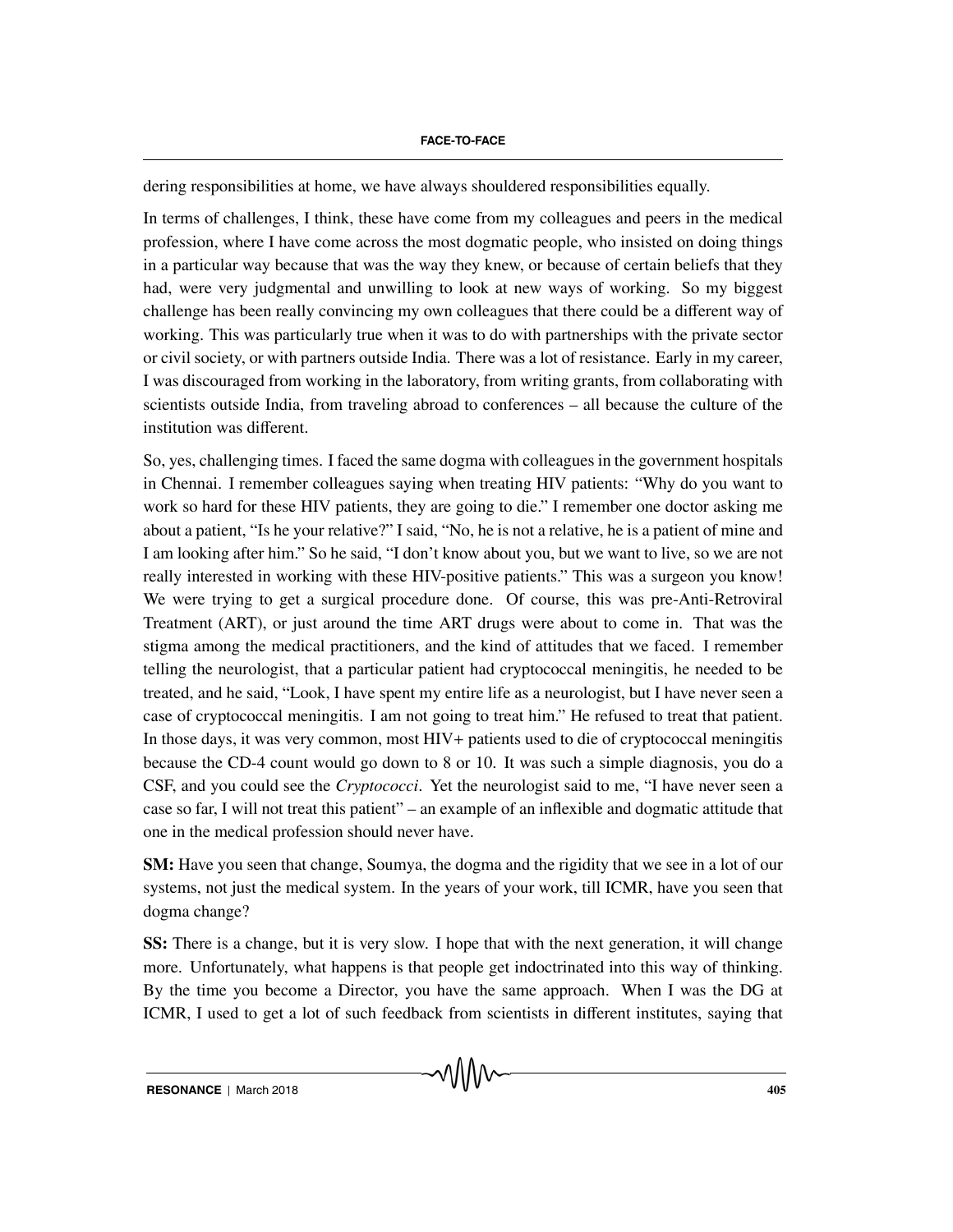the Directors or their seniors were not really supportive and were suppressing them. That is largely different from the science and the way it is practised in the West, where young people are encouraged to excel and shine. They are not kept hidden away by their bosses. The bosses, in fact, promote them, take pride in them. We have some sense of insecurity – the seniors have a sense of insecurity – that somehow they would be outshone by the juniors.

**SM:** How many of these challenges and any others are there that you may have faced being a woman leader in the field? Not just in the domain of clinical research and practice, but in terms of the bureaucracy of science, research, and medicine. Have you felt in any way that it has impacted you?

**SS:** Being a woman? I have never felt that it has been either an advantage or a disadvantage in my career. I have never experienced that even though I often find myself in a room full of men. But I have never felt that I have had a lesser voice or have been less listened to, or was given less opportunities because I was a woman, nothing like that. I think in ICMR as a whole, there is a lot of gender parity, about 35% of the scientists are women, and about a third of the Directors are women. So it is not 50–50, but overall, women have a very good presence and voice in ICMR.

**SM:** Let's say a young Soumya Swaminathan today, a young woman who moves through a clinical degree but wants to become a health research person – are the opportunities fairly equal for them today because they are women? Or have you felt the need to support them or be there for them?

**SS:** I get a lot of letters from young women; they are all looking for a role model and mentor, so there is obviously a dearth of such role models. But I think there are more and more opportunities now, and things are changing. Today, young women are much bolder, and they do speak up, and the methods of communication have improved – you can email somebody, you can Tweet. So they are able to network more, they reach out, speak up. I think what they are looking for like I said, is role models. They know then that a particular journey has been travelled well, and they get the confidence that they also will be able to juggle these multiple responsibilities that women do.

**SM:** Going back to your journey, between pure medical research, medical policy creation and implementation, and now, global medical diplomacy, how do you see this package? The way I see it, there is obviously a lot of strength because you come from the core community of practitioners who practice medicine, and today you are on a global stage. But how does it all feel, Soumya?

**SS:** It feels really good. Though I stayed very focused, with almost a single-minded focus on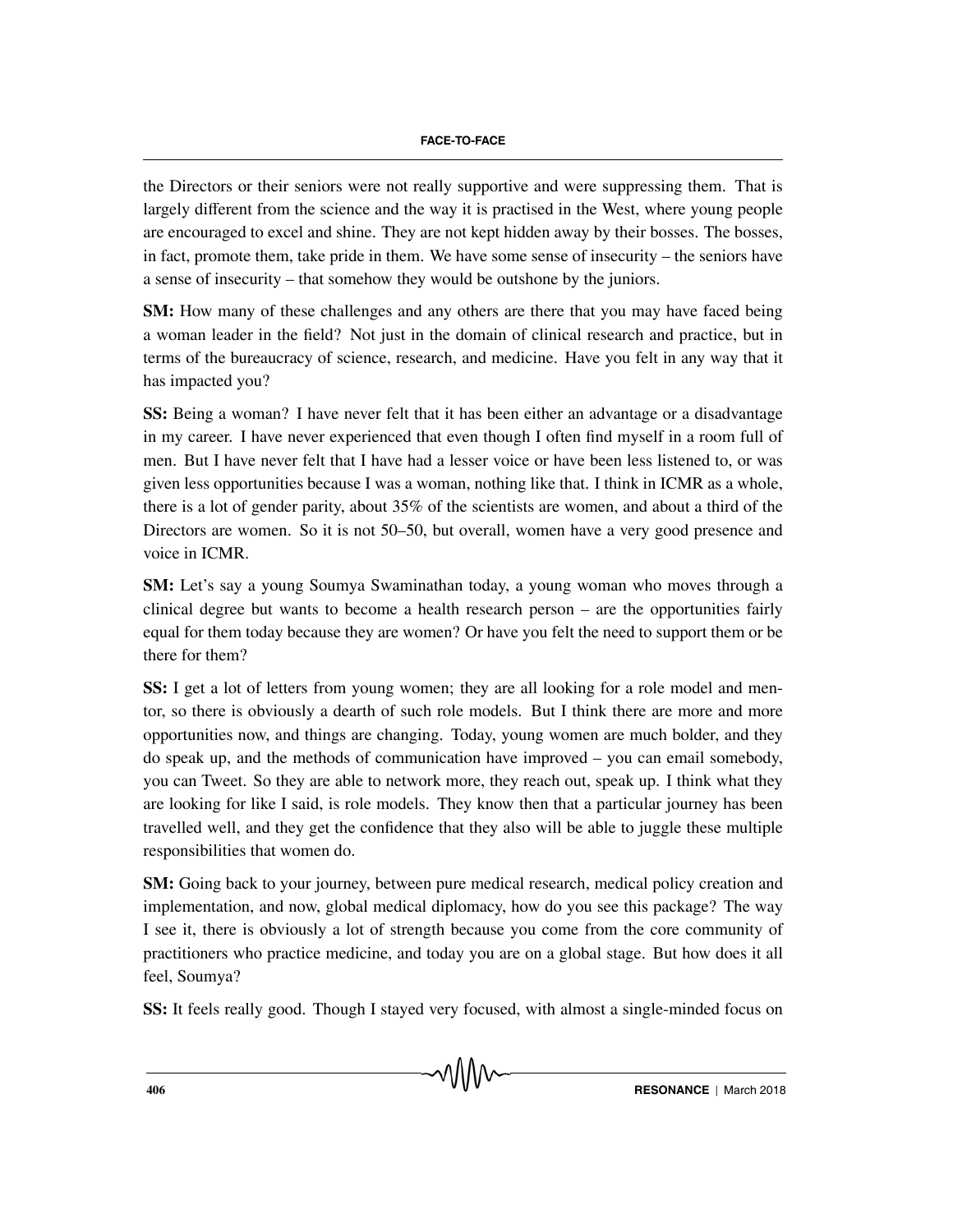TB-HIV, and a particular area of research, having spent most of my time in that same area, at the same time, I think one difference was that I knowingly or unknowingly kept doing advocacy on the side. This was because I could not just do technical work, keep quiet and not respond to what was going on in the environment in which patients lived. So I was speaking up, which would have brought attention to my work. To come from that strong technical and research background is today an advantage for me. I am coordinating the technical work of a very large number of doctors and scientists as I am heading the technical programme portfolio at WHO. It is a huge spectrum of work – so much is being done in terms of normative work by the best scientists and the best experts in the world. Here, it helps to have a very strong science background, because you cannot be an expert in everything. You should be able to look at something and know the quality of the work; look at a piece of research and know what kind of impact that work would have if it is translated into policy. You should also know how to translate that research to policy.

So, having had some experience with all of this, I think is extremely helpful now, especially as we have formulated the next five-year strategic plan at WHO, that is the General Programme of Work – the GPW 13. Essentially, the whole focus of WHO is now going to change, and there is going to be a shift from only being a normative, policy-making body to helping to move the agenda on the ground in countries. For that, my past experience would come in useful.

**SM:** That is music to my ears. I have felt of late that WHO had distanced it from these ground realities, and it is hard because you have an expectation when the organization is there in the region. It is wonderful if it is coming back in a big way.

**SS:** You will see much more work in countries in the coming years.

**SM:** My last question, coming back to India. Having had some experience at the top level in managing the medical bureaucracy here, how optimistic do you think we can be about the health status of our population because I sometimes get very concerned that we are just not able to budge on some things. There are so many indicators where we are zooming ahead, but sometimes one feels we are in a feudal kind of society, whether it is under-nutrition or maternal health, infections, do you think we can be optimistic? If so, then why?

**SS:** Well, I think we can be optimistic of course, but we also have some caveats there. That is because health is a state subject and so, within the country itself, you find there is so much of difference between the states. That is going to be our major worry or conundrum – how are we going to help the states that are not doing so well? How can the central government play a bigger role? I think we will have to think of some way out. Maybe there is a role, if some states are lagging very far behind, the central government has to try to bring them to par. But the various ways of doing that, the incentives and disincentives, need to be worked out. The